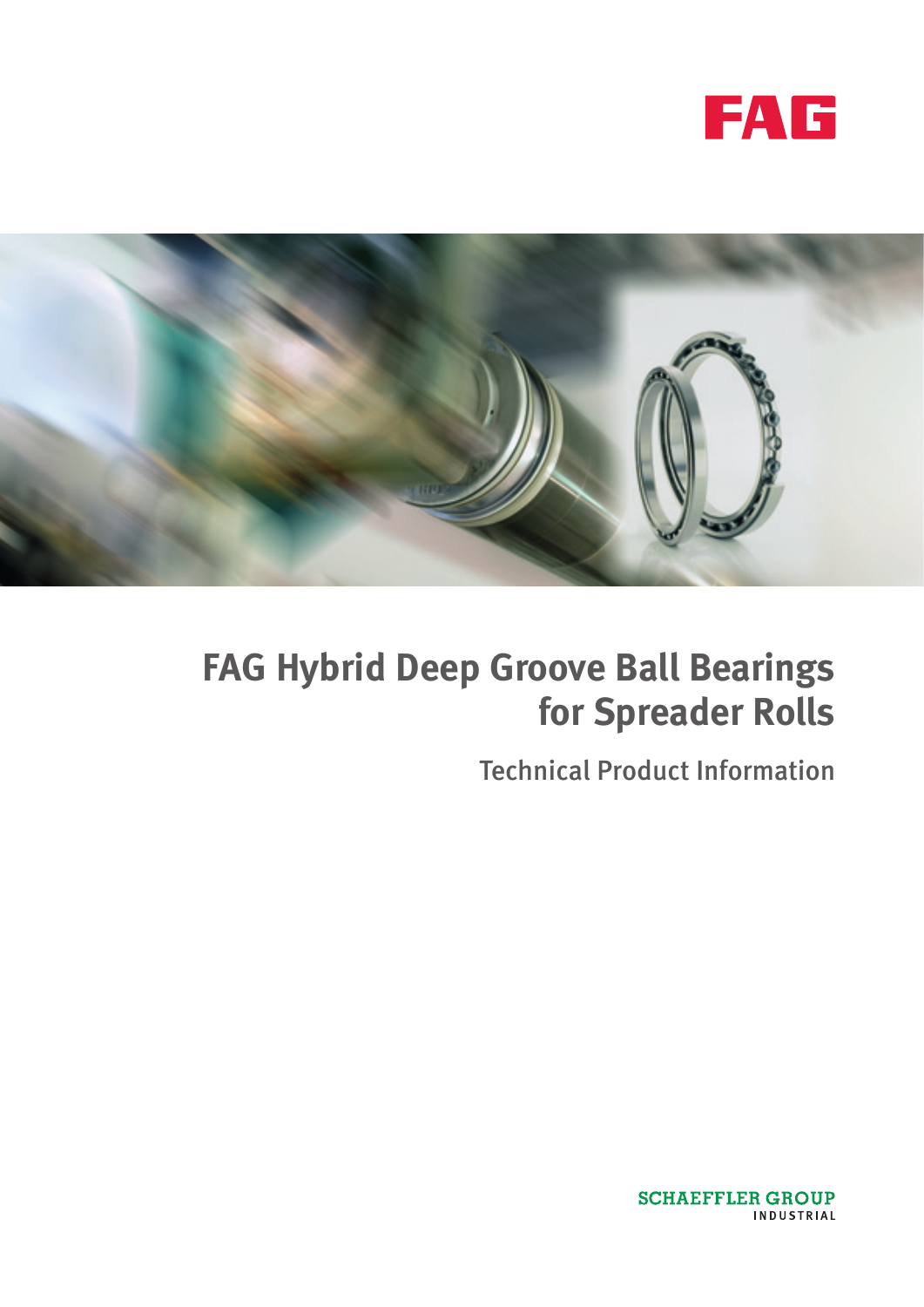Application · Bearing selection

## **Application**

Spreader rolls are installed in the wet section and in the dryer section of paper machines. They are also found in the finishing and converting sections. They guide the felt cloth (in the wet section) and/or the paper web, keeping it smooth and flattening longitudinal creases. Spreader rolls consist of a stationary axle which is bent symmetrically to its longitudinal axis, and around which the roll shell rotates. To enable the roll shell to follow the bent axle, it consists of a number of tube-shaped sections of steel with identical diameters. Each tube section is supported in a deep groove ball bearing in such a way that it can rotate freely and has angular freedom. The outer ring of the bearings rotates (circumferential load).

Depending on the case of application, the tube sections are provided with a shared flexible rubber cover. They are relatively light and, at a small wrap angle (max. 30 degrees), they are only slightly loaded by the web tension.

### **Bearing selection**

In the wet section of a paper machine, the rolls work at temperatures of ca. 40 °C; in the dryer section, they are exposed to temperatures of up to 200 °C (infrared drying). In the dryer section and in the finishing section, the rolls are usually driven only by the web running over them at speeds of up to 2 000 m/min (in the finishing section, some rolls have a separate drive system where wrap angles are extremely small).

Future speeds in the finishing section may well exceed 3 000 m/min. This results in speed indices  $(n \cdot d_m)$  in the order of ca.

 $2 \cdot 10^5$  to  $10^6$  min<sup>-1</sup> mm. A fatigue life of well over

100 000 hours was calculated for conventional deep groove ball bearings in spreader rolls. Often, however, lives of much less than 20 000 hours are achieved in practice.

Slippage, and brief periods during which the elements in rolling contact are not separated by a lubricating film, result in starved lubrication.

#### **Requirements on the bearings:**

- Smooth running (masses to be moved shall be as small as possible)
- Reduced risk of slippage and avoidance of damage due to slinnage
- Utilisation of standardised bearing components
- Radial clearance to C3
- Increased running accuracy (T52BW )
- Reduced O.D. tolerance
- Reduced width tolerance.

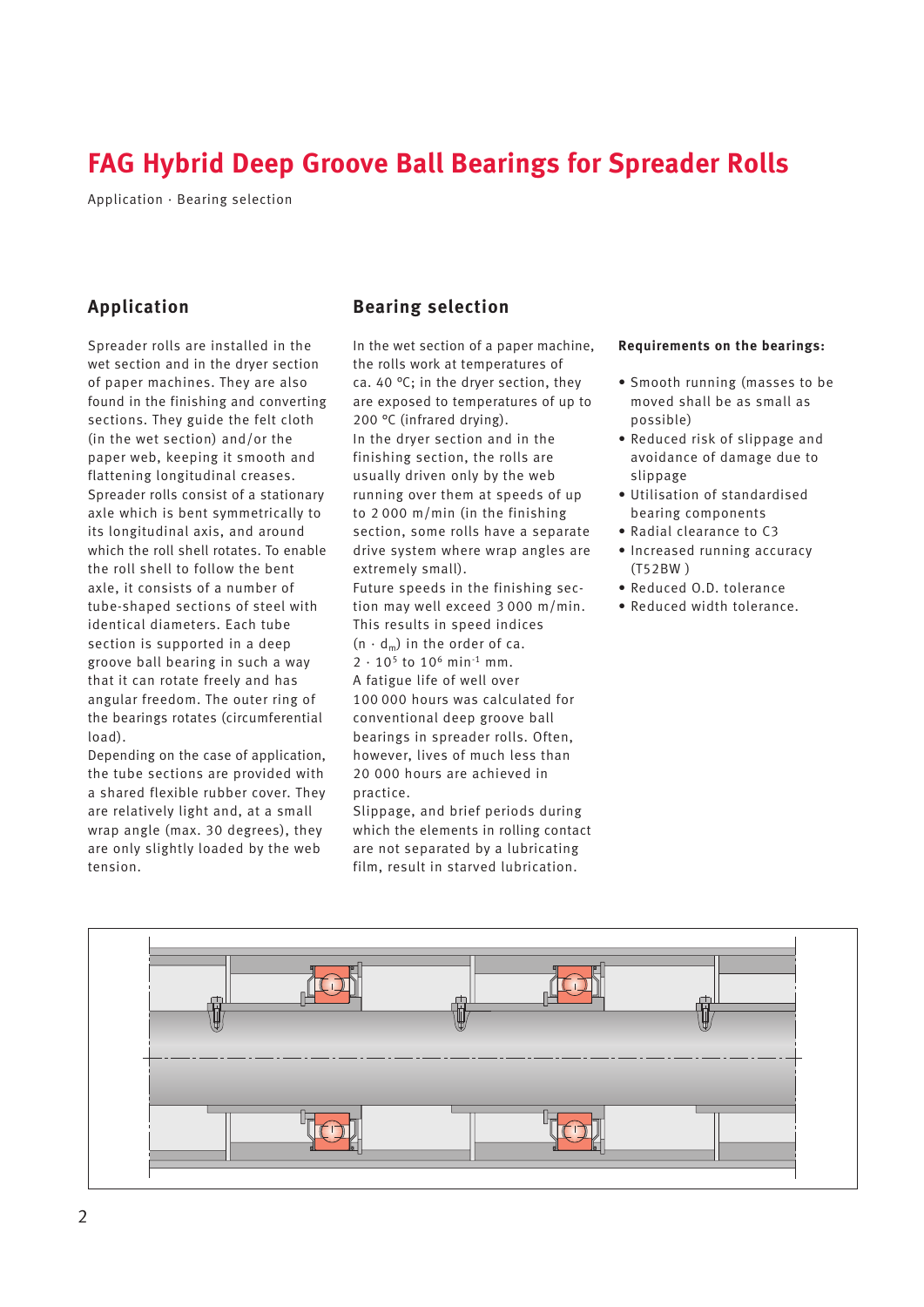Bearing selection · Bearing clearance, fit tolerances

In standard deep groove ball bearings with steel balls, the combination of materials (steel/steel – high adhesion) enhances wear in the event of lubricant film breakdowns as a result of slippage, significantly reducing the life of the bearings. In order to achieve a satisfactory bearing life even in the difficult operating conditions prevailing in the high-speed range, with a risk of slippage, hybrid deep groove ball bearings (rolling bearing steel rings, ceramic balls) are used. To reduce the revolving masses (ball-cage assembly), only half the (even) number of balls is provided. This means that a higher load acts on each ceramic ball, reducing the risk of slippage.

In view of the high speeds involved, we recommend using hybrid bearings with a P5 running accuracy. All the bearing types listed in the table are manufactured to P5 running accuracy (T52BW) as a standard.

### **Bearing clearance, fit tolerances**

Differences in the web tension can cause the individual roll sections to tilt relative to each other. The required radial clearance (C3) permits a sufficiently large tilting clearance even at higher speeds. Where there is a risk of increased thermal stressing, e.g. in the event of web breaks in the area exposed to direct radiation from the infrared dryers, we recommend C4. The rotating outer ring is fitted tightly into the tube section with M6 tolerance.

The inner ring is fitted loosely onto the stationary axle, which means that it can be mounted and dismounted easily.



The service life of a hybrid bearing can, under favourable conditions, be three times as long as that achieved with a standard bearing.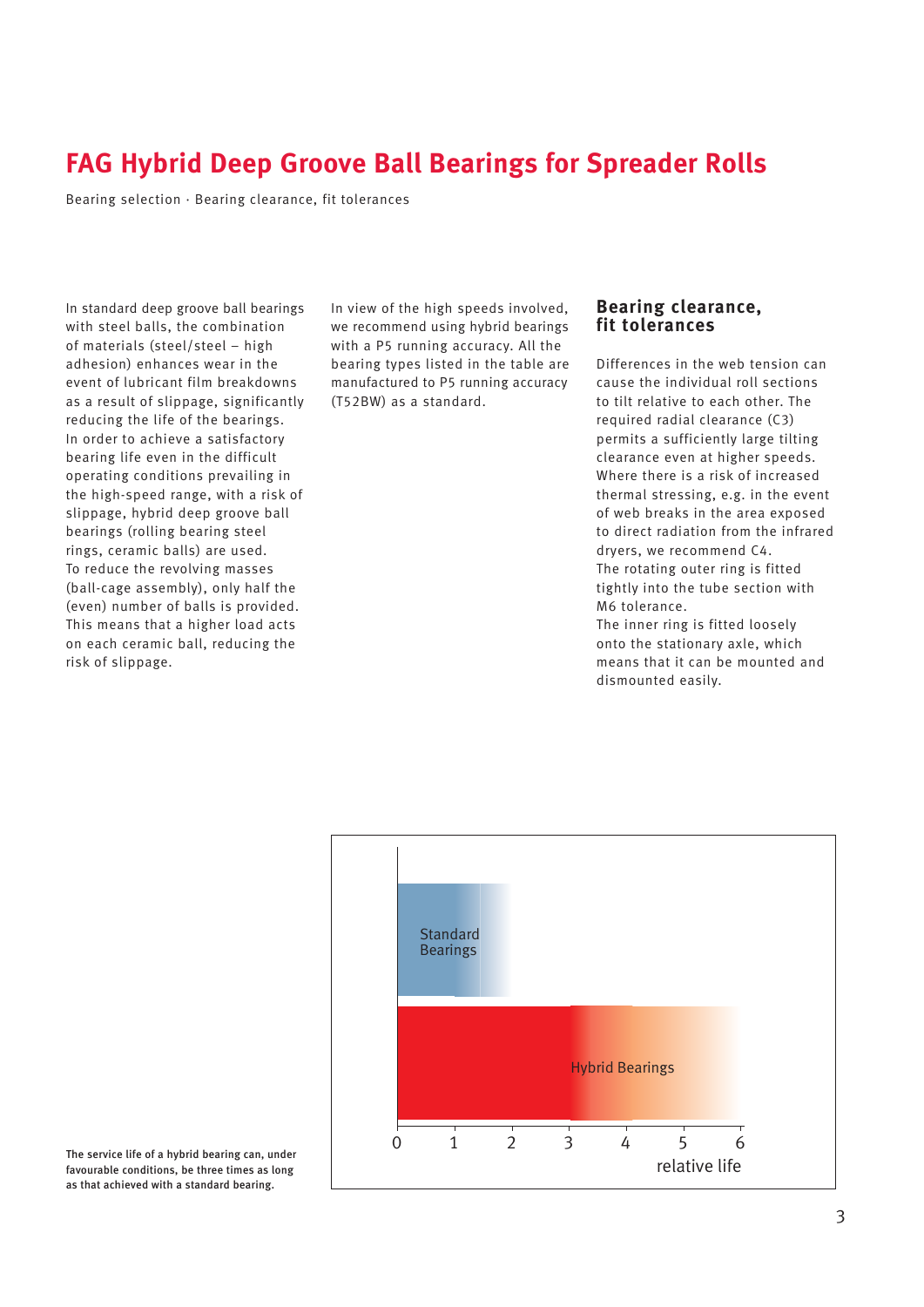Table



| <b>FAG Hybrid Deep Groove Ball Bearings</b> |                   |     |    |            |                |       |                          |             |      |                              |                           |
|---------------------------------------------|-------------------|-----|----|------------|----------------|-------|--------------------------|-------------|------|------------------------------|---------------------------|
| <b>Codes</b><br><b>FAG</b>                  | <b>Dimensions</b> |     |    |            |                |       | <b>Mass</b><br>$\approx$ | Load rating |      | Limiting<br>speed            | <b>Reference</b><br>speed |
|                                             | d<br>mm           | D   | B  | $r_{\min}$ | d <sub>1</sub> | $D_1$ | kg                       | kN          | C۵   | n <sub>6</sub><br>$min^{-1}$ | $n_{\rm R}$               |
| <b>F-HC808541.KL</b>                        | 180               | 225 | 22 | 1          | 194            | 211   | 1,64                     | 27          | 26,5 | 6300                         | 2850                      |
| <b>F-HC808542.KL</b>                        | 190               | 240 | 24 | 1          | 206            | 224   | 2,05                     | 30          | 30   | 6000                         | 2800                      |
| <b>F-HC808543.KL</b>                        | 200               | 250 | 24 |            | 216            | 234   | 2.16                     | 31          | 32   | 6000                         | 2650                      |
| <b>F-HC808544.KL</b>                        | 220               | 270 | 24 |            | 236            | 255   | 2,42                     | 32          | 34   | 5600                         | 2380                      |
| <b>F-HC808545.KL</b>                        | 240               | 300 | 28 | 1          | 260            | 281   | 3.68                     | 41          | 43.5 | 4800                         | 2320                      |
| <b>F-HC808546.KL</b>                        | 260               | 320 | 28 |            | 279            | 300   | 3.95                     | 42          | 46,5 | 4 3 0 0                      | 2 1 2 0                   |
| <b>F-HC808547.KL</b>                        | 280               | 350 | 33 | 1          | 302            | 328   | 5.89                     | 56          | 62   | 3800                         | 2010                      |
| <b>F-HC808548.KL</b>                        | 300               | 380 | 38 | 1          | 326            | 354   | 8.38                     | 66          | 72   | 3600                         | 1910                      |
| <b>F-HC808549.KL</b>                        | 320               | 400 | 38 | 1          | 346            | 375   | 8,88                     | 68          | 77   | 3400                         | 1760                      |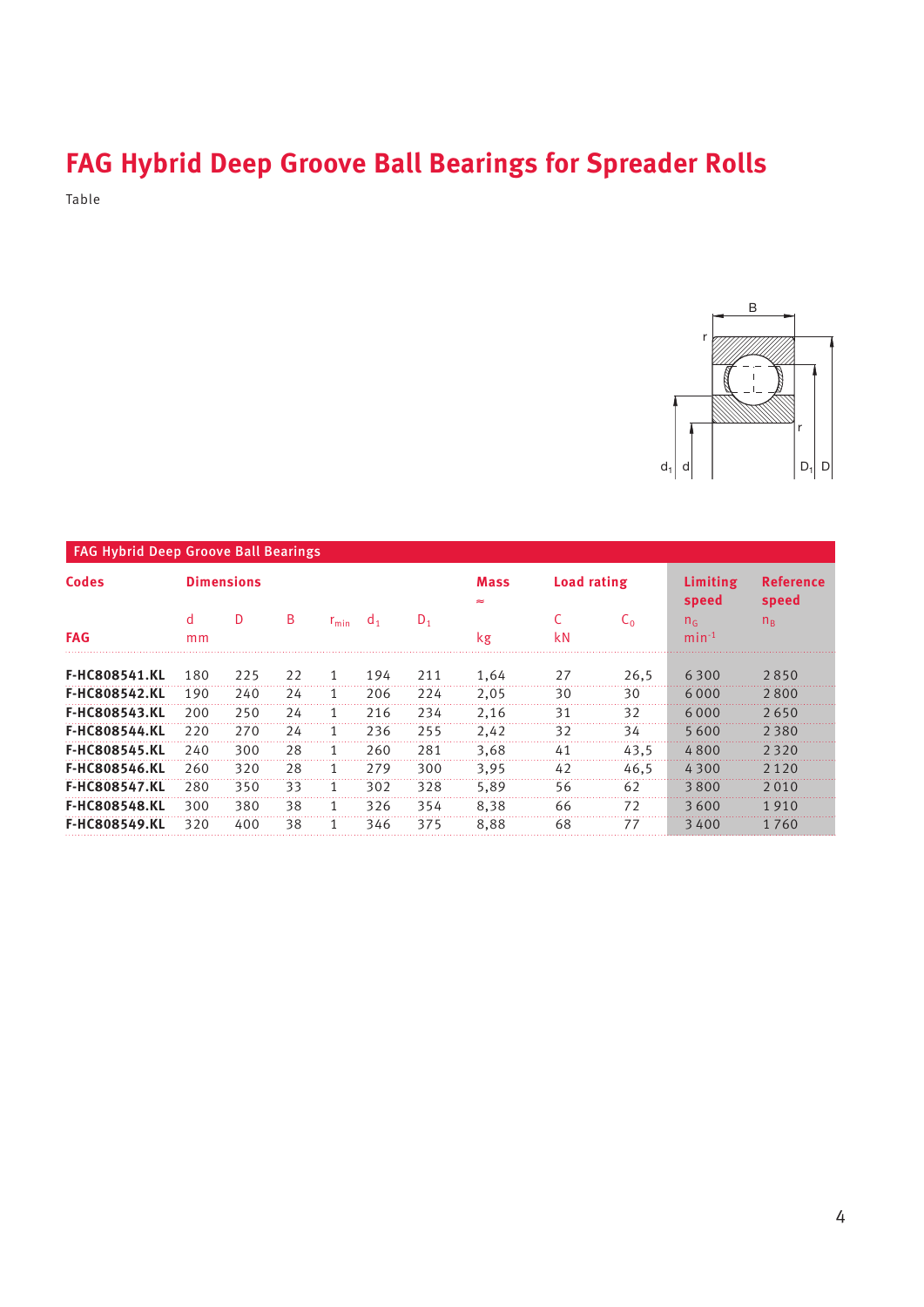Lubrication, sealing · Requirements on greases · Tribological properties of ceramic balls · Higher cost effectiveness thanks to hybrid bearings

### **Lubrication, sealing**

The lubricant is subjected to less stress, thanks to the small mass and favourable contact geometry of the ceramic balls. Low-friction special rolling bearing greases with a good oil retaining capability, which have a long life, are used. As the outer ring of the bearing rotates, there is a risk of the base oil being centrifuged from the lubricating grease relatively quickly, depending on the type of grease used. Field-proven sealing elements, which are especially optimised for oil tightness, safely keep the base oil inside the bearing.

### **Requirements on greases**

- Optimized grease filling degree
- Special additive package especially for this material combination that works even under slippage conditions
- Special suitability of the base oil for low friction, high temperatures, a wide speed range and a long service life
- Suitable thickener system, especially for high centrifugal loads, with good oil retention properties and a lubrication supporting effect.

### **Tribological properties of ceramic balls**

- Ceramic balls are less negatively affected by lubricating film breakdowns and starved lubrication conditions than steel balls as the elements in rolling contact are significantly less susceptible to adhesive wear.
- The smaller mass of the ceramic balls results in slighter gravitational forces of the ball-cage assembly.
- In applications where there is a risk of passage of electric current, the ceramic balls act like insulators.
- The modulus of elasticity of silicon nitride is ca. 1,5 times as high as that of rolling bearing steel. As a result, ceramic balls have a smaller contact area. Less heat is generated in the bearings, and the grease life is extended.

### **Higher cost effectiveness thanks to hybrid bearings**

The system cost is determined not only by the bearing acquisition cost and the cost of the mating components. Another significant factor are the operating, repair and downtime costs.

A significantly reduced power consumption and maintenance cost contribute to a low operating cost. The hybrid ball bearings considerably extend the operating time of the spreader rolls.

The bearings have to be replaced less frequently, which extends the maintenance intervals and reduces the cost of machine downtimes, roll changes and roll repair.